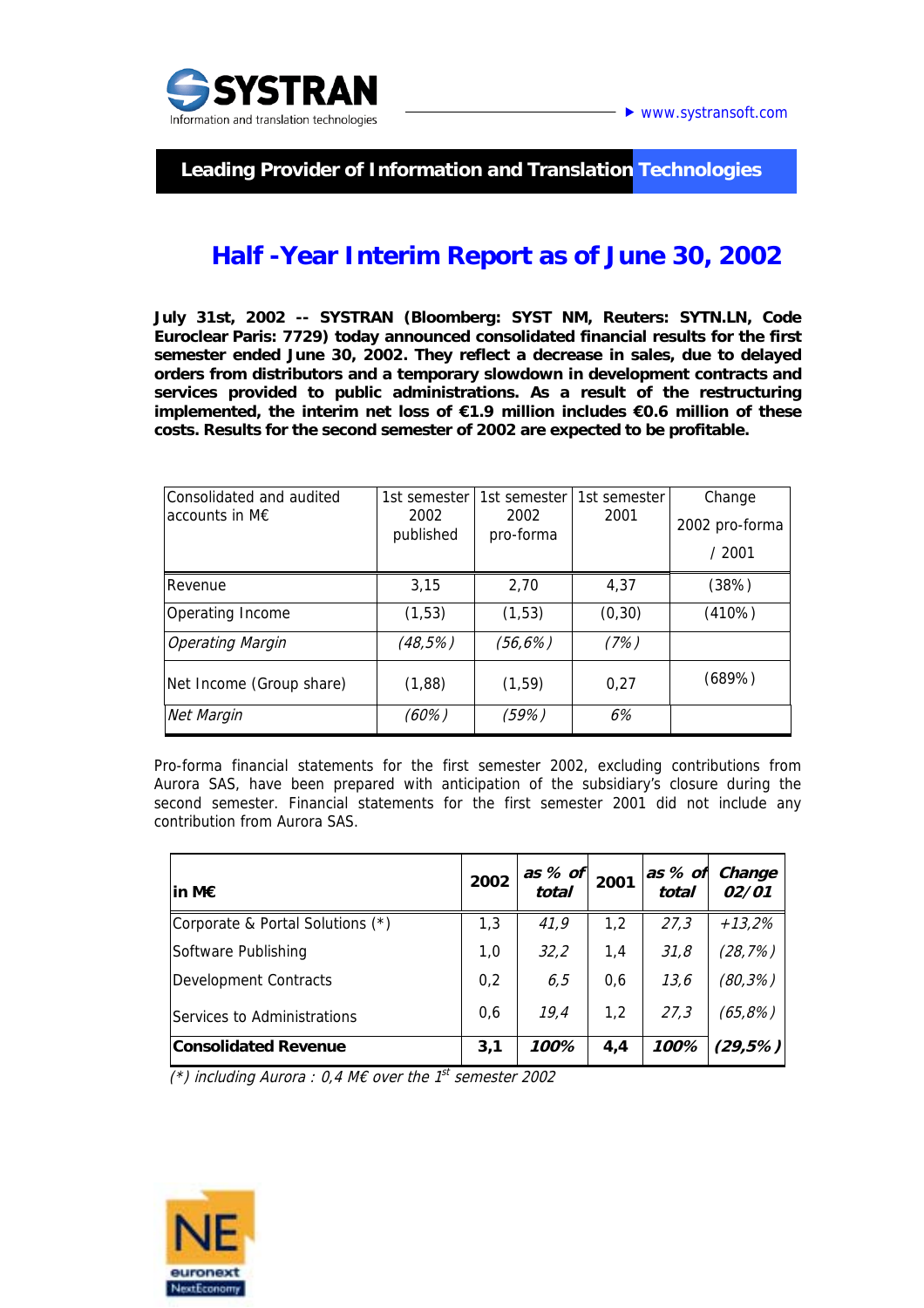

# $\Theta$  License Sales

The renewal rate of software sales and corporate solutions is high. Despite the economic slowdown, SYSTRAN has acquired new customers and intends to realize a return on the presales investment of the first semester during the second semester.

A new upgrade release of software, version 4, was launched in July 2002. This delayed release resulted in deferred orders from distributors, the basis for the decrease in sales for the "Software Publishing" unit during the first semester.

### $\bigcirc$  Development Contracts and Services to Administrations

SYSTRAN experienced a short-term slow period in the first semester, as certain contracts did not on-time and new contracts remain on-hold as they are scheduled to begin in July 2002. This decrease is unusual and standard invoicing on a regular basis is anticipated to resume September 7, 2002. Seven new contracts totaling €4.4 Million Euros and covering a 24-month period have been added to the current backlog of €1 million to be executed through the end of the year.

### **<del>G</del>** Implementation of Company Restructuring

Due to the ongoing economic slowdown and in compliance with the announcement made at the end of the 1st quarter, SYSTRAN has taken measures to reduce costs. Aside from the current closure of Aurora SAS, currently in process, we have reduced our workforce in Europe and in the United States, allocating a savings of €0.5 million during the second semester and €1 million for the year. The related restructuring costs are charged as extraordinary expenses of the reporting period.

Sales and marketing expenditures in Europe and in the United States, i.e. €0.76 million, remain at the same level as compared with the first semester of 2001.

Research and development expenditures amount to  $\epsilon$ 0.75 million, versus  $\epsilon$ 0.5 million, as compared with the first semester of 2001. A tax credit in the amount of  $\epsilon$ 0.2 million for research has been recognized for the reporting period, versus €0.4 million, as compared with the fist semester of 2001.

### $\bigodot$  **Aurora SAS Files for Bankruptcy Protection**

Facing continuous difficulties in developing the activities of Open Source IT Services, Aurora SAS is currently placed under the French "Chapter 11", provided for distressed companies. SYSTRAN has written-off its investment, i.e. amounting to €0.4 million.

# **S** Outlook

SYSTRAN forecasts an increase in sales of Corporate & Portal Solutions during the second semester of 2002, due to the pre-sales activities during the last quarter 2001 and the first semester of 2002 are realized. The corporate sales cycle is much longer than that of the Portal market. However, the corporate business is far more solid as compared with the Portal market, and this will allow us to build a foundation of steady development and recurring sales.

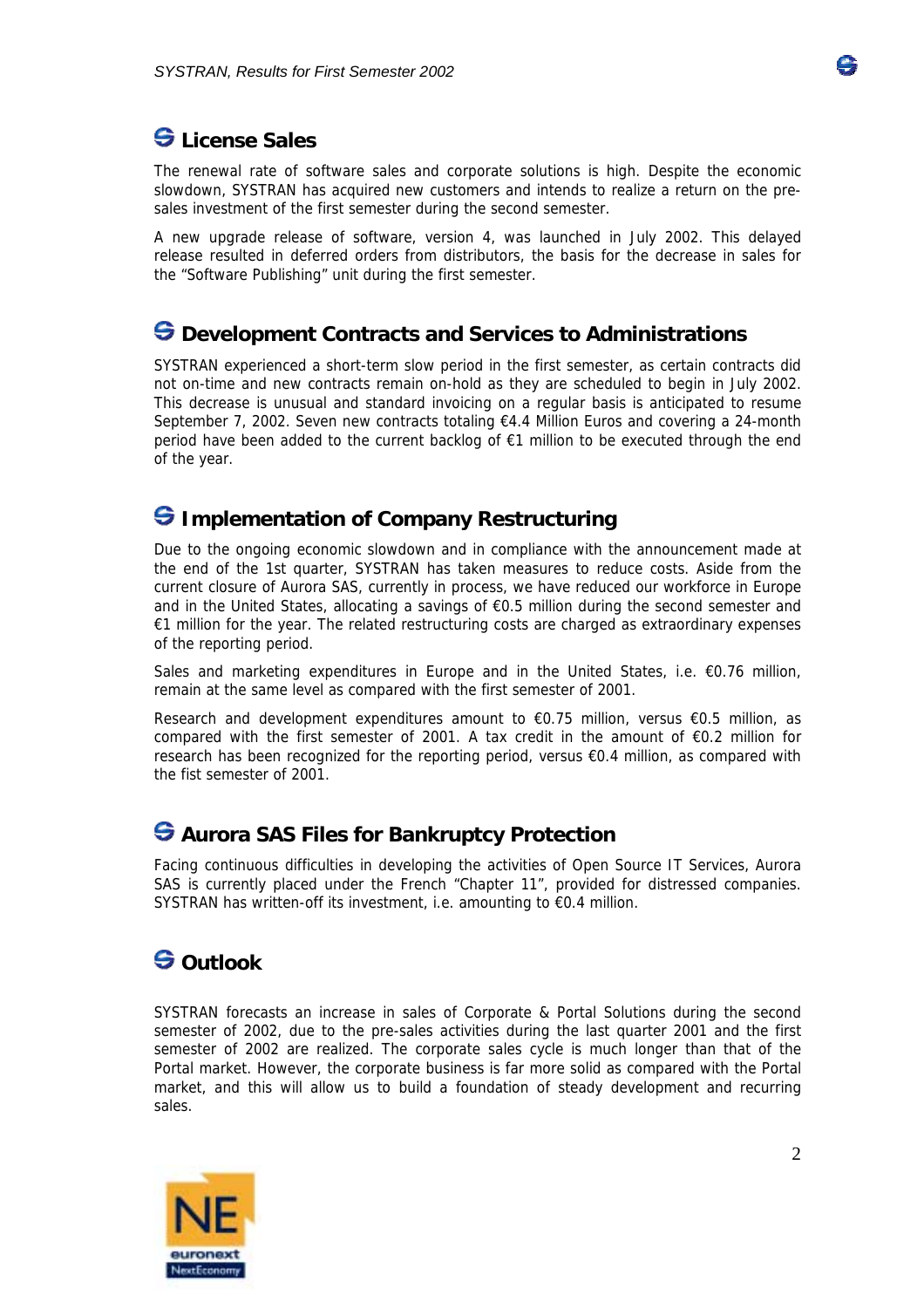

The Software Publishing business unit is forecasted to profit from the release of the newly upgrade release of Version 4 for SYSTRAN's family of desktop translation software products. Version 4.0 includes tangible improvements and technology innovation form SYSTRAN's R&D Department. This unit's sales are anticipated to increase over the second semester of 2002. New orders for these products have already been recorded by the Group.

Development contracts and services to administrations are expected to increase effective September, the starting date of the new orders recorded during the last months. This recovery of sales is projected to restore the unit's annual revenue to the same level as compared with the second semester of 2001.

Due to the results of the first semester and anticipated profits for the second semester of 2002, the break-even projected at the beginning of the year will not be achieved.

SYSTRAN intends to increase its capital before the end of the year 2002.

#### **ABOUT SYSTRAN**

SYSTRAN is the leading provider of the world's most scalable and modular translation software. SYSTRAN's expertise spans over 30 years of building customized translation solutions for large corporations, portals, ISPs, governments and public administrations through open and robust architectures

Its core technology powers revolutionary translation solutions for the Internet, PCs and network infrastructures that facilitate communication in 36 language pairs and in 21 specialized domains. SYSTRAN's technology is developed under Linux and runs on all Unix platforms, MacOS X and MS Windows.

SYSTRAN is headquartered in France and has subsidiaries in California, USA and in Luxembourg.

SYSTRAN [\(Euroclear Paris code : 7729\)](http://www.bourse-de-paris.fr/servlet/market8.fiche_fs?sicovam=007729&lang=en) is listed on Euronext Paris, Nouveau Marché and is member of Euronext's Next Economy segment. AUREL-LEVEN is the French investment banking company appointed to trade SYSTRAN's stock on the Market.

#### **Contact**

Dimitris SABATAKAKIS, Chairman & CEO Phone: 33 (0)1 39 34 97 97 Fax: 33 (0)1 39 89 49 34 Email : [sabatakakis@systran.fr](mailto:sabatakakis@systran.fr)

Revenue for the third quarter ending on September 30, 2002 will be announced October 22, 2002.

This Press Release is available for download at: [www.systransoft.com/Investors/Press.html.](http://www.systransoft.com/Investors/Press.html)